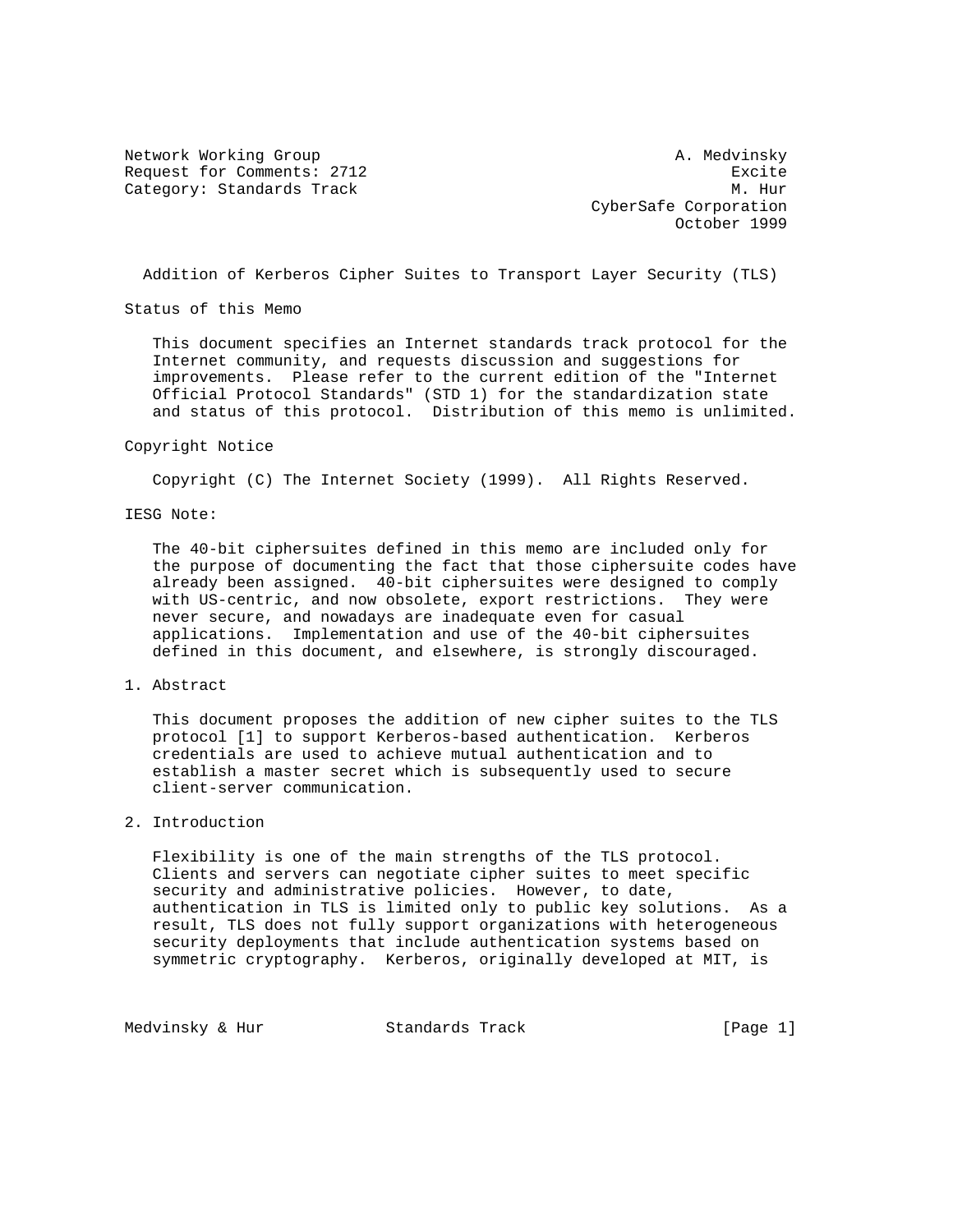based on an open standard [2] and is the most widely deployed symmetric key authentication system. This document proposes a new option for negotiating Kerberos authentication within the TLS framework. This achieves mutual authentication and the establishment of a master secret using Kerberos credentials. The proposed changes are minimal and, in fact, no different from adding a new public key algorithm to the TLS framework.

## 3. Kerberos Authentication Option In TLS

 This section describes the addition of the Kerberos authentication option to the TLS protocol. Throughout this document, we refer to the basic SSL handshake shown in Figure 1. For a review of the TLS handshake see [1].

| CLIENT             |                                                                                                                                | <b>SERVER</b>                                                                                |
|--------------------|--------------------------------------------------------------------------------------------------------------------------------|----------------------------------------------------------------------------------------------|
|                    |                                                                                                                                |                                                                                              |
| ClientHello        |                                                                                                                                |                                                                                              |
|                    | ---------------------------------->                                                                                            |                                                                                              |
|                    | -----------------------------                                                                                                  | ServerHello<br>Certificate *<br>ServerKeyExchange*<br>CertificateRequest*<br>ServerHelloDone |
| Certificate*       |                                                                                                                                |                                                                                              |
| ClientKeyExchange  |                                                                                                                                |                                                                                              |
| CertificateVerify* |                                                                                                                                |                                                                                              |
| change cipher spec |                                                                                                                                |                                                                                              |
| Finished           |                                                                                                                                |                                                                                              |
|                    | ---------------------------------->                                                                                            |                                                                                              |
|                    |                                                                                                                                | change cipher spec                                                                           |
|                    |                                                                                                                                | Finished                                                                                     |
|                    |                                                                                                                                |                                                                                              |
| Application Data   | <--------------------------------->Application Data                                                                            |                                                                                              |
| [1].               | FIGURE 1: The TLS protocol. All messages followed by a star are<br>optional. Note: This figure was taken from an IETF document |                                                                                              |

 The TLS security context is negotiated in the client and server hello messages. For example: TLS\_RSA\_WITH\_RC4\_MD5 means the initial authentication will be done using the RSA public key algorithm, RC4 will be used for the session key, and MACs will be based on the MD5 algorithm. Thus, to facilitate the Kerberos authentication option, we must start by defining new cipher suites including (but not limited to):

| Medvinsky & Hur | Standards Track | [Page $2$ ] |  |  |
|-----------------|-----------------|-------------|--|--|
|-----------------|-----------------|-------------|--|--|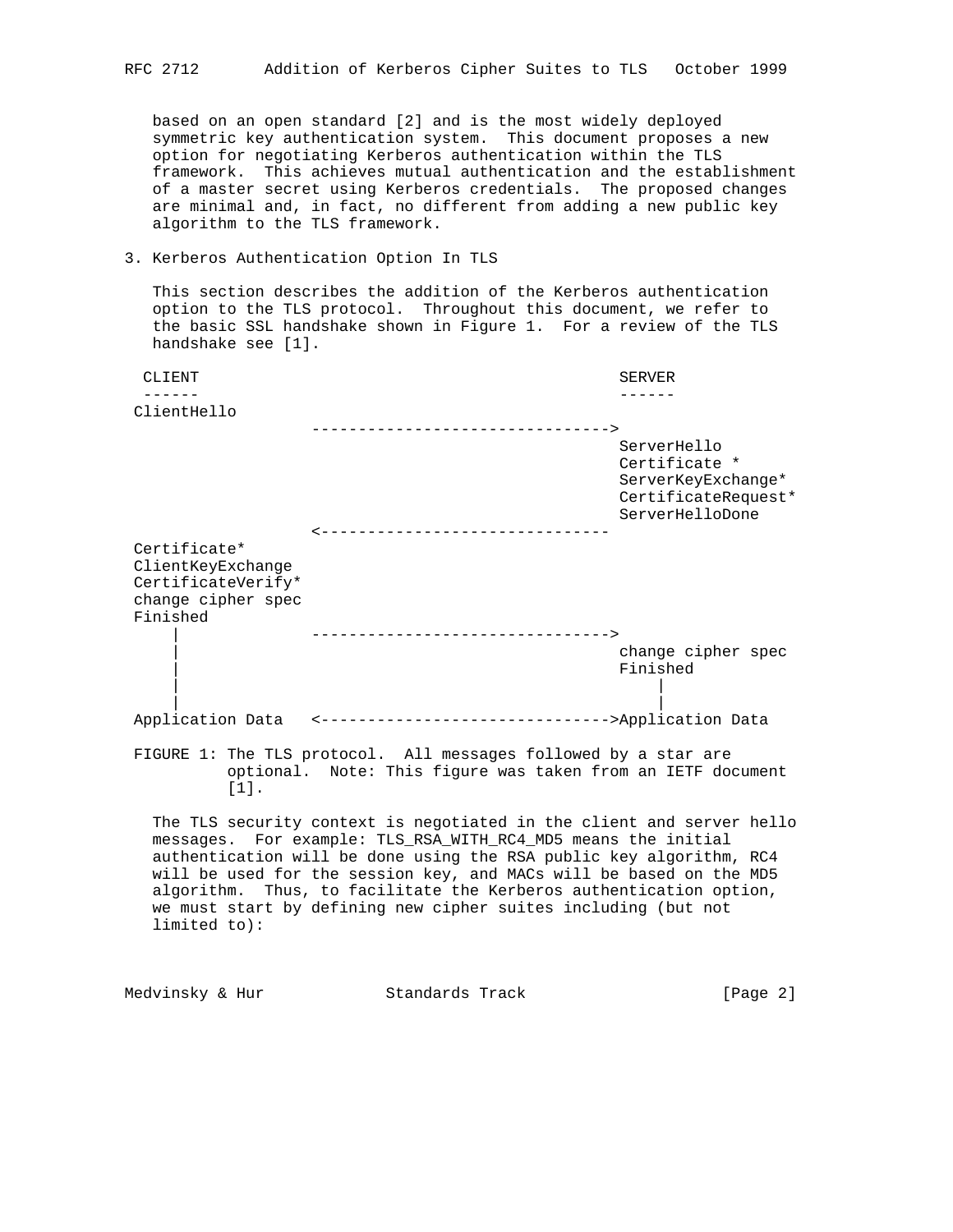| Addition of Kerberos Cipher Suites to TLS 0ctober 1999<br>RFC 2712 |  |
|--------------------------------------------------------------------|--|
|--------------------------------------------------------------------|--|

| CipherSuite<br>CipherSuite<br>CipherSuite<br>CipherSuite<br>CipherSuite<br>CipherSuite<br>CipherSuite<br>CipherSuite | TLS_KRB5_WITH_DES_CBC_SHA<br>TLS_KRB5_WITH_3DES_EDE_CBC_SHA<br>TLS KRB5 WITH RC4 128 SHA<br>TLS_KRB5_WITH_IDEA_CBC_SHA<br>TLS_KRB5_WITH_DES_CBC_MD5<br>TLS KRB5 WITH 3DES EDE CBC MD5<br>TLS KRB5 WITH RC4 128 MD5<br>TLS_KRB5_WITH_IDEA_CBC_MD5 | $=$<br>$=$<br>$=$<br>$=$ | 0x00,0x1E<br>$\cdot$<br>0x00,0x1F<br>$\vert \cdot \rangle$<br>0x00, 0x20<br>$\cdot$ :<br>0x00, 0x21<br>$\, \cdot \,$<br>0x00,0x22<br>$\}$ ;<br>0x00, 0x23<br>$\cdot$ :<br>$0x00, 0x24$ };<br>$0x00, 0x25$ }; |
|----------------------------------------------------------------------------------------------------------------------|--------------------------------------------------------------------------------------------------------------------------------------------------------------------------------------------------------------------------------------------------|--------------------------|--------------------------------------------------------------------------------------------------------------------------------------------------------------------------------------------------------------|
| CipherSuite<br>CipherSuite<br>CipherSuite<br>CipherSuite<br>CipherSuite<br>CipherSuite                               | TLS KRB5 EXPORT WITH DES CBC 40 SHA<br>TLS KRB5 EXPORT WITH RC2 CBC 40 SHA<br>TLS KRB5 EXPORT WITH RC4 40 SHA<br>TLS_KRB5_EXPORT_WITH_DES_CBC_40_MD5<br>TLS KRB5 EXPORT WITH RC2 CBC 40 MD5<br>TLS_KRB5_EXPORT_WITH_RC4_40_MD5                   | $=$<br>$=$<br>$=$<br>$=$ | 0x00,0x26<br>$\cdot$<br>0x00,0x27<br>$\, \cdot \,$<br>0x00,0x28<br>$\cdot$<br>0x00,0x29<br>$\cdot$ :<br>0x00,0x2A<br>$\cdot$<br>$0x00, 0x2B$ };                                                              |

 To establish a Kerberos-based security context, one or more of the above cipher suites must be specified in the client hello message. If the TLS server supports the Kerberos authentication option, the server hello message, sent to the client, will confirm the Kerberos cipher suite selected by the server. The server's certificate, the client

 CertificateRequest, and the ServerKeyExchange shown in Figure 1 will be omitted since authentication and the establishment of a master secret will be done using the client's Kerberos credentials for the TLS server. The client's certificate will be omitted for the same reason. Note that these messages are specified as optional in the TLS protocol; therefore, omitting them is permissible.

 The Kerberos option must be added to the ClientKeyExchange message as shown in Figure 2.

Medvinsky & Hur Standards Track [Page 3]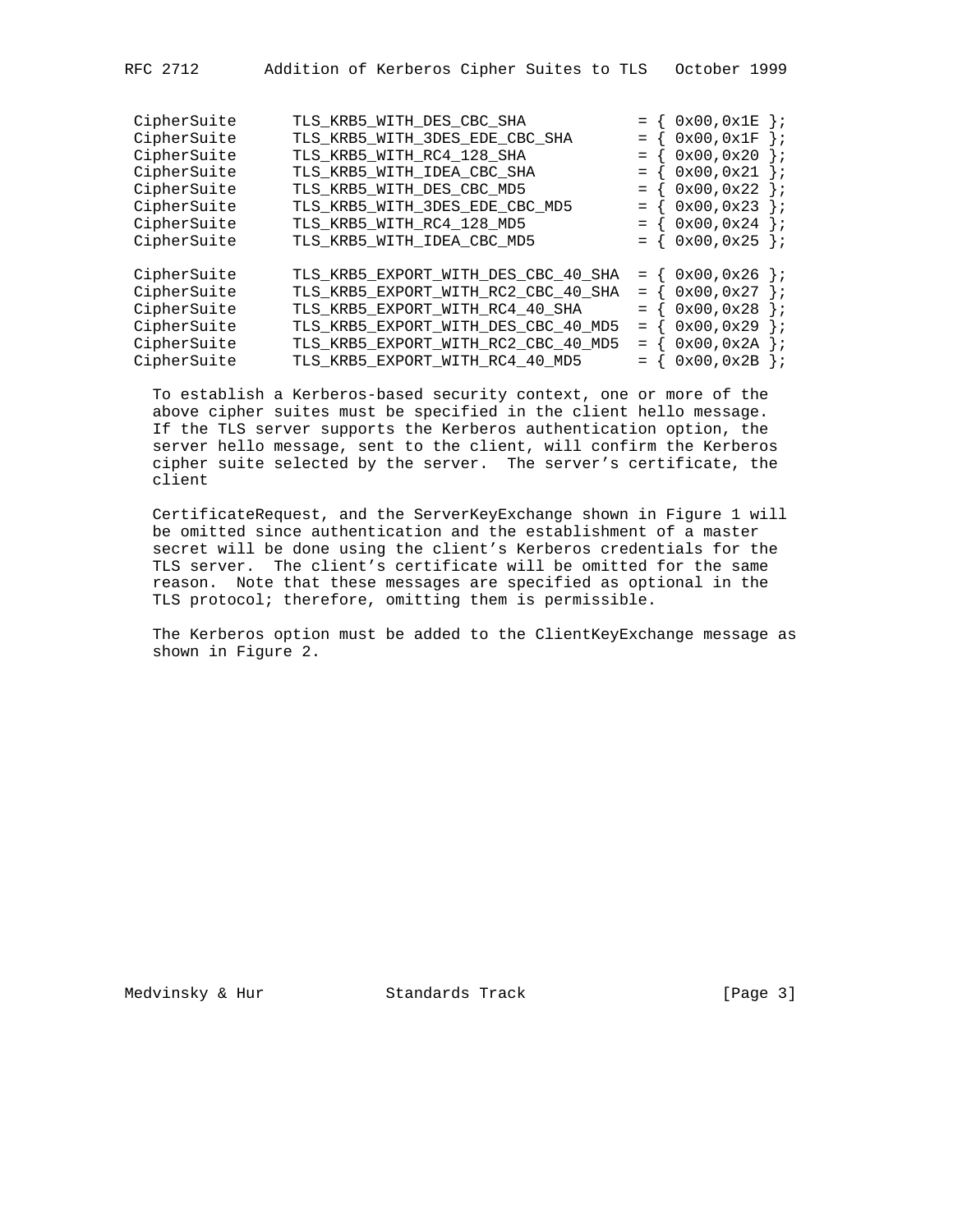```
 struct
\left\{ \right. select (KeyExchangeAlgorithm)
    \{ case krb5: KerberosWrapper; /* new addition */
case rsa: EncryptedPreMasterSecret;
         case diffie_hellman: ClientDiffieHellmanPublic;
     } Exchange_keys;
 } ClientKeyExchange;
 struct
 {
     opaque Ticket;
     opaque authenticator; /* optional */
     opaque EncryptedPreMasterSecret; /* encrypted with the session key
                                    which is sealed in the ticket */ /* new addition */} KerberosWrapper;
```
FIGURE 2: The Kerberos option in the ClientKeyExchange.

 To use the Kerberos authentication option, the TLS client must obtain a service ticket for the TLS server. In TLS, the ClientKeyExchange message is used to pass a random 48-byte pre-master secret to the server.

 The client and server then use the pre-master secret to independently derive the master secret, which in turn is used for generating session keys and for MAC computations. Thus, if the Kerberos option is selected, the pre-master secret structure is the same as that used in the RSA case; it is encrypted under the Kerberos session key and sent to the TLS server along with the Kerberos credentials (see Figure 2). The ticket and authenticator are encoded per RFC 1510 (ASN.1 encoding). Once the ClientKeyExchange message is received, the server's secret key is used to unwrap the credentials and extract the pre-master secret.

 Note that a Kerberos authenticator is not required, since the master secret derived by the client and server is seeded with a random value passed in the server hello message, thus foiling replay attacks. However, the authenticator may still prove useful for passing authorization information and is thus allotted an optional field (see Figure 2).

 Lastly, the client and server exchange the finished messages to complete the handshake. At this point we have achieved the following:

Medvinsky & Hur Standards Track [Page 4]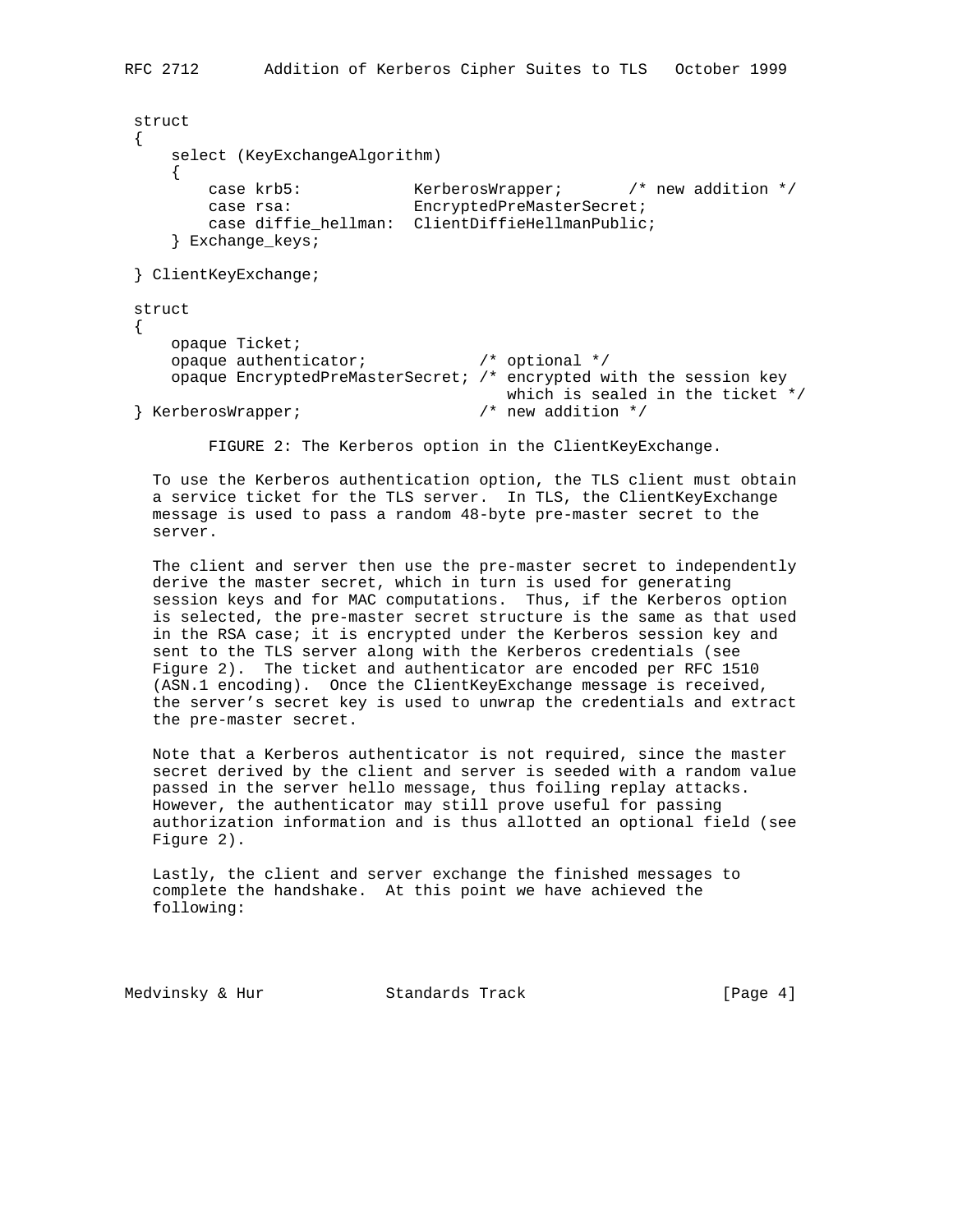- 1) A master secret, used to protect all subsequent communication, is securely established.
- 2) Mutual client-server authentication is achieved, since the TLS server proves knowledge of the master secret in the finished message.

 Note that the Kerberos option fits in seamlessly, without adding any new messages.

4. Naming Conventions:

 To obtain an appropriate service ticket, the TLS client must determine the principal name of the TLS server. The Kerberos service naming convention is used for this purpose, as follows:

```
 host/MachineName@Realm
  where:
```
- The literal, "host", follows the Kerberos convention when not concerned about the protection domain on a particular machine. - "MachineName" is the particular instance of the service.
- The Kerberos "Realm" is the domain name of the machine.
- 5. Summary

 The proposed Kerberos authentication option is added in exactly the same manner as a new public key algorithm would be added to TLS. Furthermore, it establishes the master secret in exactly the same manner.

6. Security Considerations

 Kerberos ciphersuites are subject to the same security considerations as the TLS protocol. In addition, just as a public key implementation must take care to protect the private key (for example the PIN for a smartcard), a Kerberos implementation must take care to protect the long lived secret that is shared between the principal and the KDC. In particular, a weak password may be subject to a dictionary attack. In order to strengthen the initial authentication to a KDC, an implementor may choose to utilize secondary authentication via a token card, or one may utilize initial authentication to the KDC based on public key cryptography (commonly known as PKINIT - a product of the Common Authentication Technology working group of the IETF).

Medvinsky & Hur Standards Track [Page 5]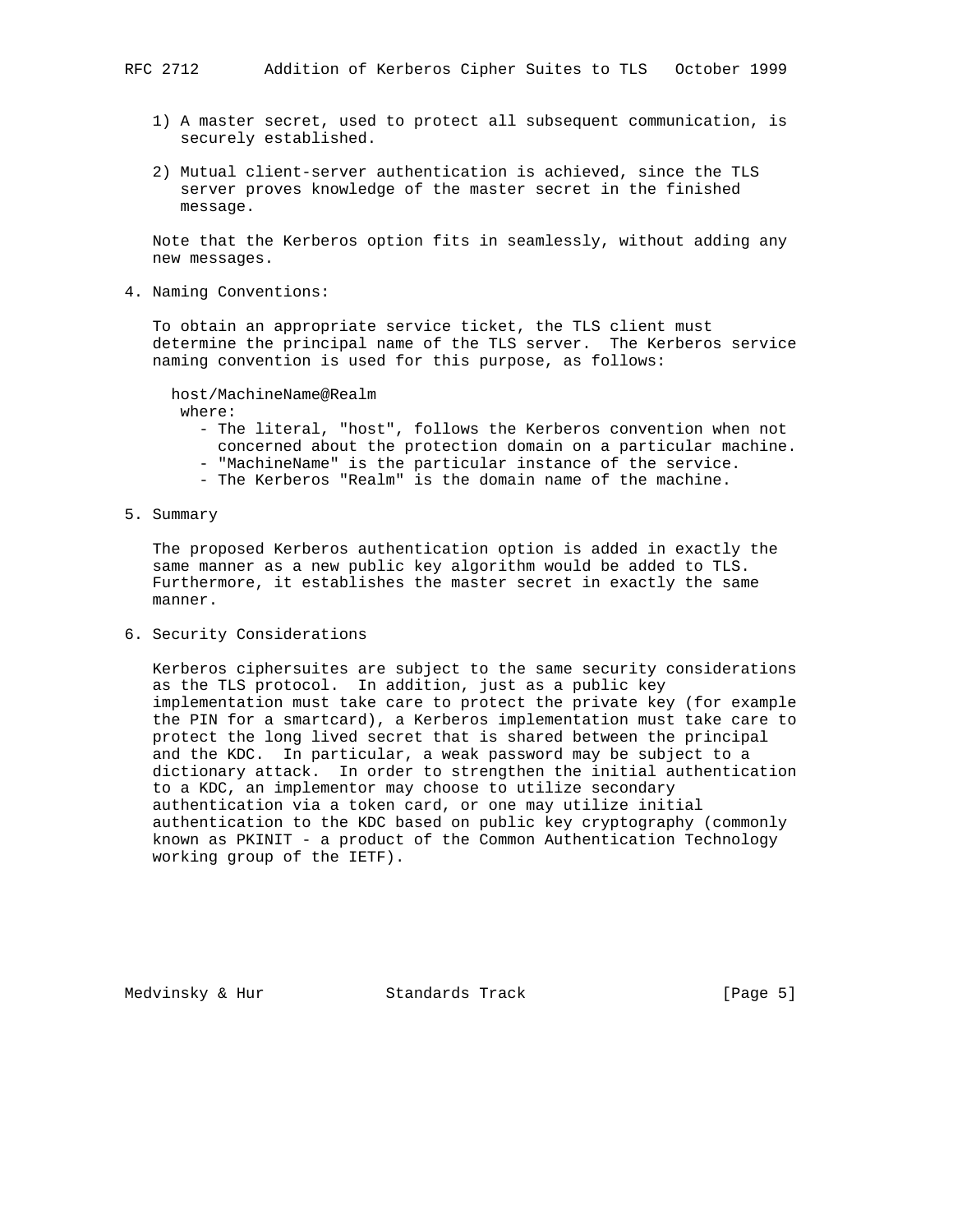7. Acknowledgements

 We would like to thank Clifford Neuman for his invaluable comments on earlier versions of this document.

- 8. References
	- [1] Dierks, T. and C. Allen, "The TLS Protocol, Version 1.0", RFC 2246, January 1999.
	- [2] Kohl J. and C. Neuman, "The Kerberos Network Authentication Service (V5)", RFC 1510, September 1993.
- 9. Authors' Addresses

 Ari Medvinsky Excite 555 Broadway Redwood City, CA 94063

 Phone: +1 650 569 2119 EMail: amedvins@excitecorp.com http://www.excite.com

 Matthew Hur CyberSafe Corporation 1605 NW Sammamish Road Issaquah WA 98027-5378

 Phone: +1 425 391 6000 EMail: matt.hur@cybersafe.com http://www.cybersafe.com

Medvinsky & Hur Standards Track [Page 6]